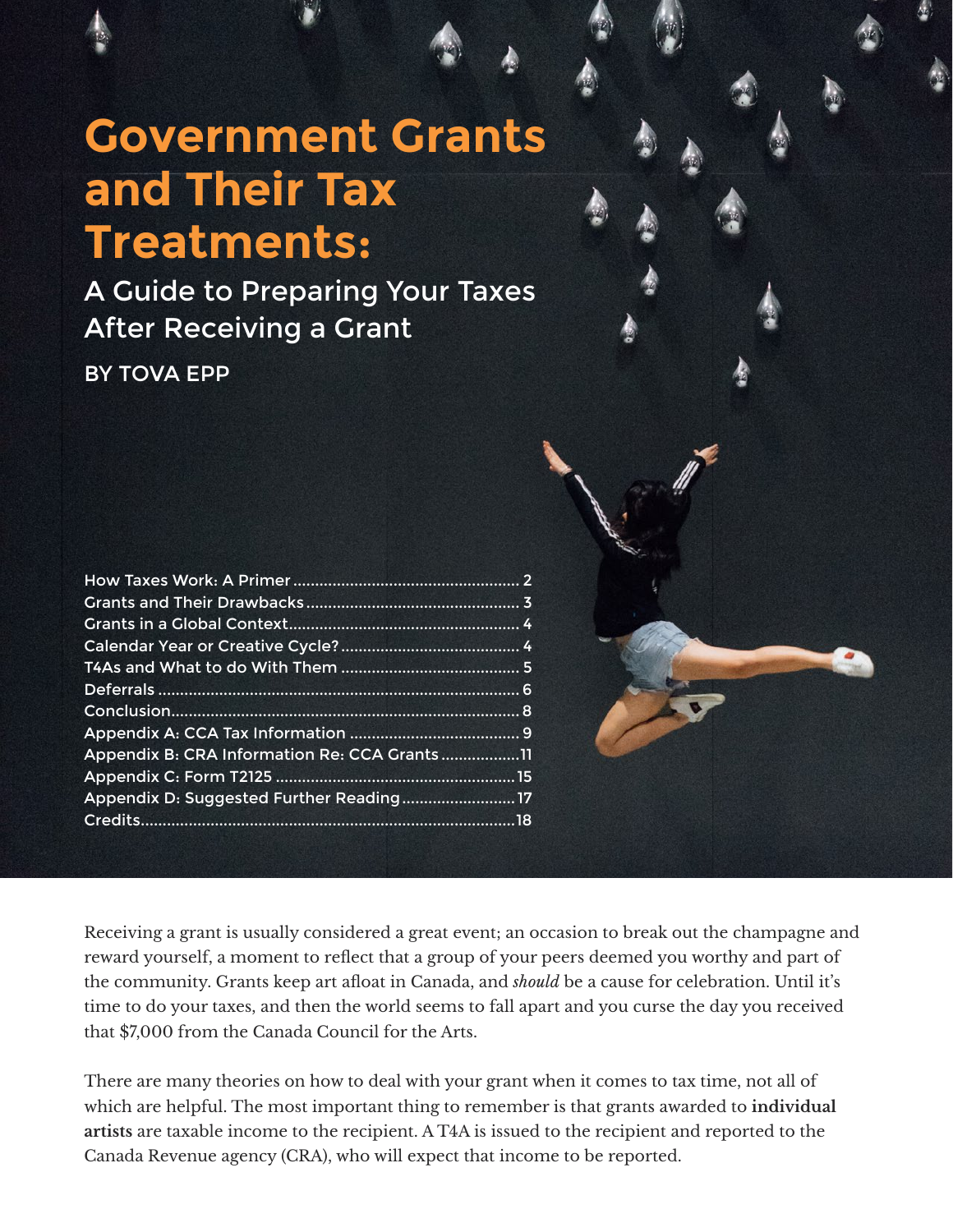# How Taxes Work: A Primer

At the end of the day, taxes are fairly straightforward. You pay taxes on your gross income, less any deductions (RRSPs, childcare, medical expenses, business expenses; the list is long and varied). This is your *net* income and is what is considered taxable.

An artist who files their taxes as a sole proprietor would use the **[T2125, Statement of Business](https://www.canada.ca/en/revenue-agency/services/forms-publications/forms/t2125.html)  [Income \(Appendix C\)](https://www.canada.ca/en/revenue-agency/services/forms-publications/forms/t2125.html)** to report any sales of art, box office income, grant income and other revenue streams as well as to list all expenses related to your art practice. Artists are often loathe to consider themselves 'businesses", but it really is in their best interest to develop good business practices to aid their art practice. Your *gross* income from your art practice *less* the expenses is your *net* income. The net income is what is added to any other income (day jobs etc) to be taxed.

Basically your business looks like this:

### REVENUE

| <b>Gross Income:</b>  | \$10,000 |
|-----------------------|----------|
| Crowd Funding:        | \$1,000  |
| Canada Council Grant: | \$7,000  |
| Ticket Sales:         | \$2,000  |

### EXPENSES

| <b>Total Expenses:</b> | \$7,500 |
|------------------------|---------|
|                        |         |
| Advertising:           | \$1,000 |
| Props, Sets:           | \$2,000 |
| Actor Fees:            | \$4,000 |
| Rehearsal Hall:        | \$500   |

NET INCOME: \$2,500

Your net income is the taxable income.

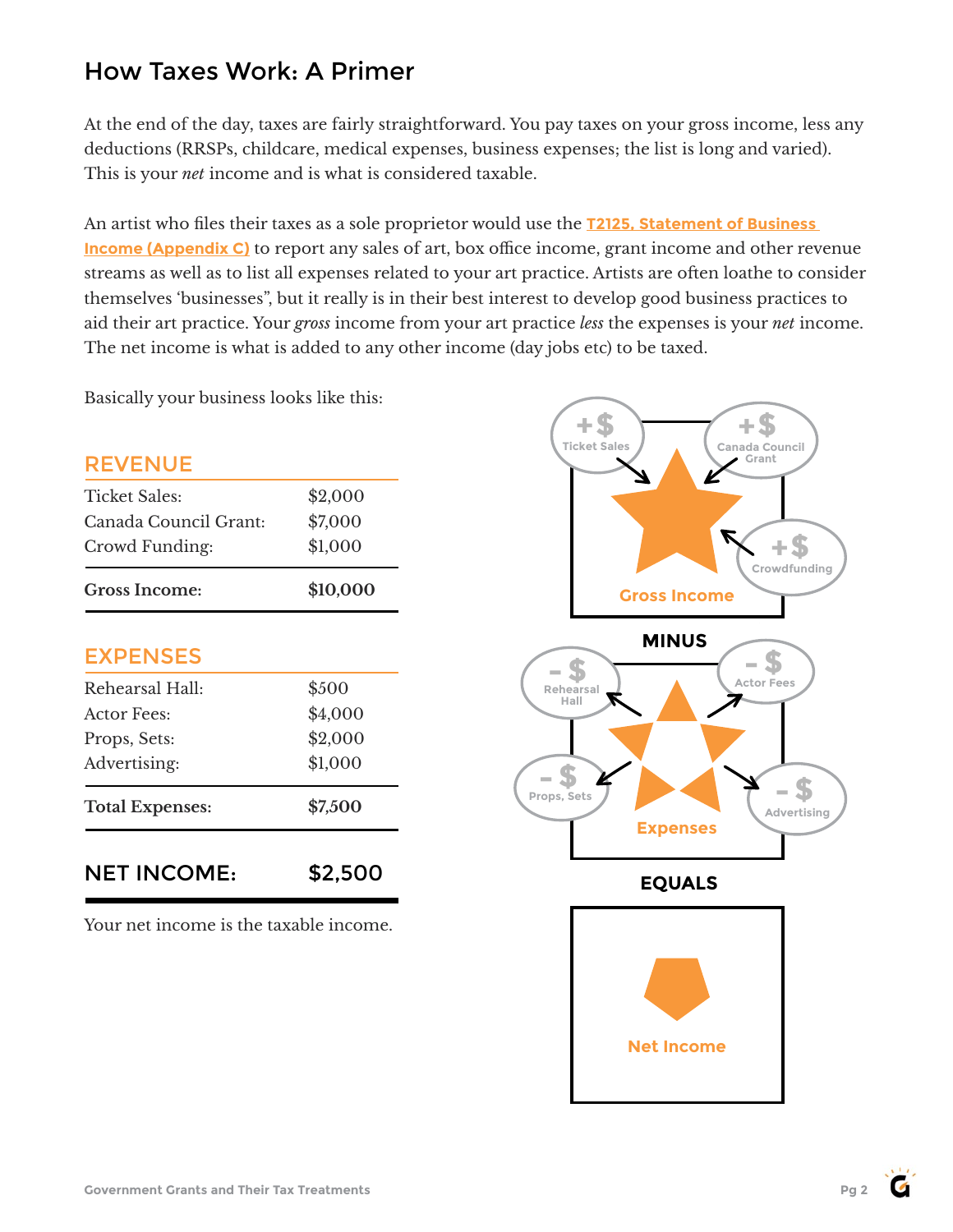# Grants And Their Drawbacks and the guide foreign property in the guide foreign property in the guide foreign p

There are two major hazards when reporting income from grants to the CRA. The first is that the income on the T4A related to your grant falls into a misleading income box called "other income". The second is that the grant money can be received outside of the time line of your grant activity and thus skew your income versus expenses for the tax year.

All granting bodies are required to report your grant in  $\bf{box 105}$  of the T4A–"Scholarships, **bursaries, fellowships, artist project grants and prizes".** is bourds are required to report your  $\beta$  $\blacksquare$ 



When you report your income using this box the income turns up on your taxes at  $\lim_{n\to\infty}$  130 – "Other income". 061 Payer's account number / Numéro de compte du payeur Rental income Gross **160** Net **126** + Payer's name – Nom du payeur hen you report your income using this box the income turns up on your taxes a

| Support payments received          |          | Total 156 | Taxable amount $128 +$                                                                            |             |         |  |
|------------------------------------|----------|-----------|---------------------------------------------------------------------------------------------------|-------------|---------|--|
| RRSP income (from all T4RSP slips) |          |           |                                                                                                   | $129 +$     |         |  |
| Other income                       | Specify: |           |                                                                                                   | $130 +$     | 4000 00 |  |
| Self-employment income             |          |           |                                                                                                   |             |         |  |
| <b>Business income</b>             |          | Gross 162 |                                                                                                   | Net $135 +$ |         |  |
|                                    |          |           |                                                                                                   |             |         |  |
|                                    |          |           | While this income reporting works fine when reporting actual scholarship income, it's not a great |             |         |  |

While this income reporting works fine when reporting actual scholarship income, it's not a great fit for reporting artist grant income. Artist grants are related to an artists' body of work, and the  $\overline{\phantom{a}}$ Facture income reporting works line when reporting actual senotation medicine or reporting artist grant income. Artist grants are related to an artists' body of work, and the

 $\alpha$  expenses tied to the work should be reported on the **T2125 - Statement of <b>IEL** Statement **Busin**ess **Income.** When income from the self-empth or be calculate your self-empth.<br>
Social assistance are proposed as a proposed as a proposed as a proposed as a proposed as proposed as a propo<br>
Fill in this form and se **EXECUTE:** WICH HICHIC HULL SUPPLEMENT SUPPLEMENT CONTROLL SUPPLEMENT CONTROLL SUPPLEMENT CONTROLL SUPPLEMENT CONTROLL SUPPLEMENT CONTROLL SUPPLEMENT CONTROLL SUPPLEMENT CONTROLL SUPPLEMENT CONTROLL SUPPLEMENT CONTROLL SUP because they are reported in different areas of the tax return, it can create an **Address address** imbalance on your taxes. They will appear money, with high expense and little to no income, and a large lump of other<br>"income" which appears to be unrelated To the main the main term of the main term of the main term of the protected BRSP income (from all T4RSP slips of the mome (from all T4RSP slips of the mome Business income C while this income eporting work for reporting a  $\mathcal{A}$  and  $\mathcal{A}$  is not the a to related expenses  $\begin{bmatrix} \mathcal{A} & \mathcal{A} & \mathcal{A} \\ \mathcal{A} & \mathcal{A} & \mathcal{A} \end{bmatrix}$ to the "failing" artistic business. Protégé B uhen completed and for the form of  $\bf p$  when  $\bf p$  unce  $\bf p$  and  $\bf p$ 

| expenses tied to the work should be               |                                                                                                                                                                                                                                                                                                                                                                                            |
|---------------------------------------------------|--------------------------------------------------------------------------------------------------------------------------------------------------------------------------------------------------------------------------------------------------------------------------------------------------------------------------------------------------------------------------------------------|
| reported on the 12125 - Statement of              | Protected B when completed<br>Canada Revenue<br>Apence du reveni<br><b>Statement of Business or Professional Activities</b>                                                                                                                                                                                                                                                                |
| <b>Business Income.</b> When income from          | . Use this form to calculate your self-employment business and professional income.<br>. For each business or profession, fill in a separate Form T2125.<br>. Fill in this form and send it with your income tax and benefit return<br>. For more information on how to fill in this form, see Guide T4002, Self-employed Business, Professional, Commission, Farming, and Fishing Income. |
| the grant is not tied to related expenses         | Part 1 - Identification<br>Your social insurance number (SIN)<br>Your name                                                                                                                                                                                                                                                                                                                 |
| because they are reported in different            | <b>Business number</b><br><b>Business name</b>                                                                                                                                                                                                                                                                                                                                             |
| areas of the tax return, it can create an         | Prov./Terr. Postal code<br><b>Business address</b><br>City<br>Date (YYYYMMDD)<br>Date (YYYYMMDD)<br>Fiscal                                                                                                                                                                                                                                                                                 |
| imbalance on your taxes. They will appear         | Was 2017 your last year of business?<br>No.<br>Yes<br>period<br>to<br>From<br>Main product or service<br>Industry code<br>(see the appendix in Guide T4002)                                                                                                                                                                                                                                |
| to show your artistic business losing             | <b>CONTRACTOR</b><br>Tax shelter identification number<br>Partnership business number Your percentage<br>of the partnership                                                                                                                                                                                                                                                                |
| money, with high expense and little to            | Name and address of person or firm preparing this form<br>Part 2 - Internet business activities                                                                                                                                                                                                                                                                                            |
| no income, and a large lump of other              | If your webpages or websites generate business or professional income, fill in this part of the form.<br>How many Internet webpages and websites does your business earn income from? Enter "0" if none.                                                                                                                                                                                   |
| "income" which appears to be unrelated            | Provide up to five main webpage or website addresses, also known as uniform resource locator (URL):<br>http://                                                                                                                                                                                                                                                                             |
| to the "failing" artistic business.               | http://<br>http://                                                                                                                                                                                                                                                                                                                                                                         |
| <b>Government Grants and Their Tax Treatments</b> | Pg <sub>3</sub>                                                                                                                                                                                                                                                                                                                                                                            |

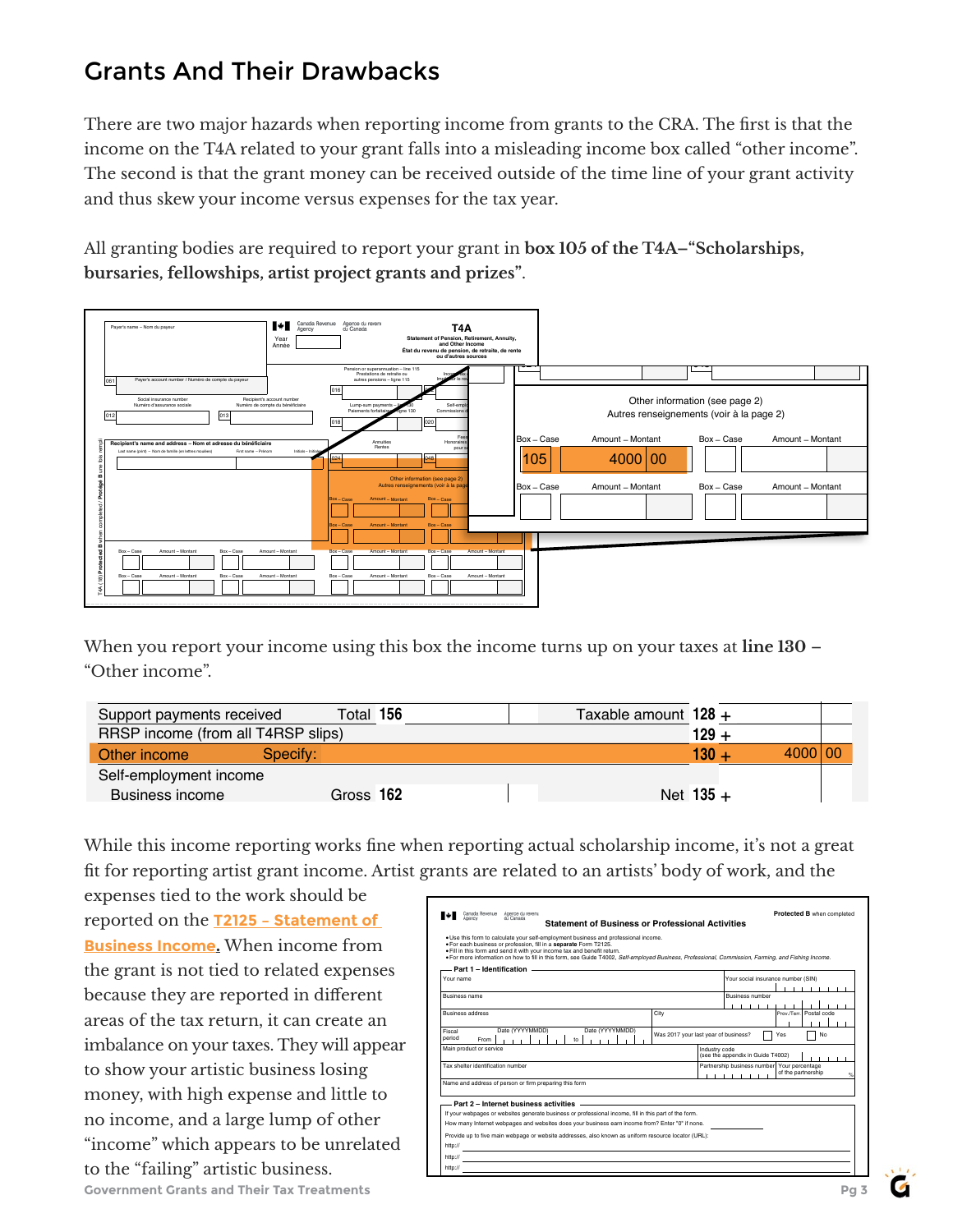# Grants In A Global Context

While Canadian artists are fortunate to have a strong granting system in place, in a global context our per capita arts funding is quite average.



### **Table 1: Direct Public Expenditures on Arts and Museums, Selected Countries**

Source: Arts Council of England, Policy Research and Planning Department, Research Report Number 13*, International Data on Public Spending on the Arts in Eleven Countries,* March 1998 */ Comparisons of Arts Funding in Selected Countries: Preliminary Findings,* Canada Council for the Arts 2005

Still, grants sustain thousands of artists annually. Theatre and dance companies rely on project grants when they are starting out and operating grants once they've become more established. Once established and running a non-profit or charity, there are fewer income tax complications related to grants. Acknowledging your grants when filing your taxes is therefore most complicated for independent artists and ad hoc collectives.

# Calendar Year or Creative Cycle?

Grant deadlines and fund dispersals don't follow calendar years or even the life of a proposed project. You get the money when you get the money and you may have to spend money before receiving the grant, or tuck away money received early until it is needed for the project. But the all-important T4A dictates when the CRA is expecting you to declare the income for taxes. That

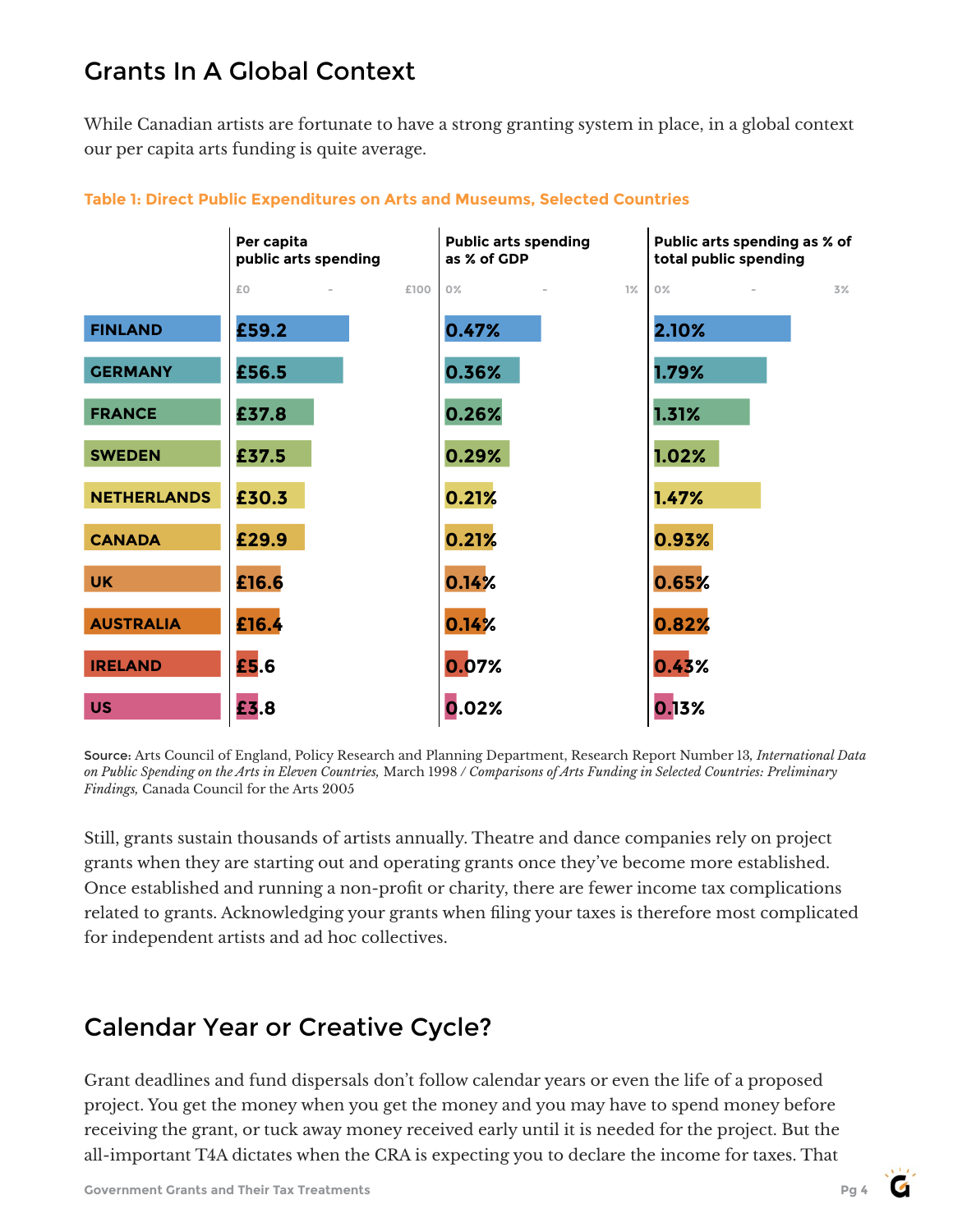time period is often not congruent with your creative cycle. As a sole proprietor your tax year is almost always the calendar year (January to December), regardless of the creative cycle. Please note that while you have until June 15 to file your tax return, if you owe money it is still due by April 30.

Your project, your granting bodies, and the CRA may be running on very different timelines. If you apply for a grant for a 2 year project starting in April 2018 and receive the money in December 2017, that income would seem to be taxable in the 2017 tax year if you fail to understand Generally Accepted Accounting Principles (GAAP – the "Accounting Rules"). If you file your taxes without applying GAAP it means you'll show the grant on your taxes at line 130 (Other Income), per CRA guidelines, or line 164 (Business income) and pay a bunch of tax on the grant in 2017, as you don't have the expenses to deduct. You are likely get a large chunk of it back when you claim the large expenses in the following two years. This may pose a significant problem for your personal cash flow.

In order to avoid this issue, when reporting income (from grants or otherwise) it is best practice to use the accrual method of accounting. This means that you match your income to the expenses related to that income. Accountants who don't regularly work with artists may automatically claim the grant income in 2017, and then have you keep track of the expenses going forward. You would then file an amendment to your 2017 taxes in 2018 or 2019, once all expenses have been captured and get a refund on 2017 taxes you've already paid.

This method seems inherently backwards, and yet is how some CRA representatives have determined grant income for sole proprietors and ad hoc collectives should be reported. For a charity/non profit/corporation/ad hoc you are able to utilize the GAAP method more easily as you will not receive a T4A for grant income. Since businesses work under the same rules as sole proprietors, it follows that sole proprietors can follow the same rules as bigger businesses who utilize GAAP.

There are those working with the CRA to push for deferrals to be commonly accepted, whereby the income is not earned until the project is being worked on. (Deferred revenue is another word for un-earned revenue, and if the income isn't earned yet it should wait till it is to be taxed). If you run into a situation where the CRA questions your grant deferral it is helpful to consult with an accountant who understands GAAP and has read **[CRA's Bulletin IT-257R](https://www.canada.ca/en/revenue-agency/services/forms-publications/publications/it257r/archived-canada-council-grants.html)**.

# T4As and What to do With Them

The Canada Council included information on how to deal with part 1 of this issue (Box 105/Line 130, "other income") in a letter to all T4A recipients for the 2016 tax year (see Appendix A). Within that letter was a recommendation to read CRA bulletin IT-257R cited below (see Appendix B for full text)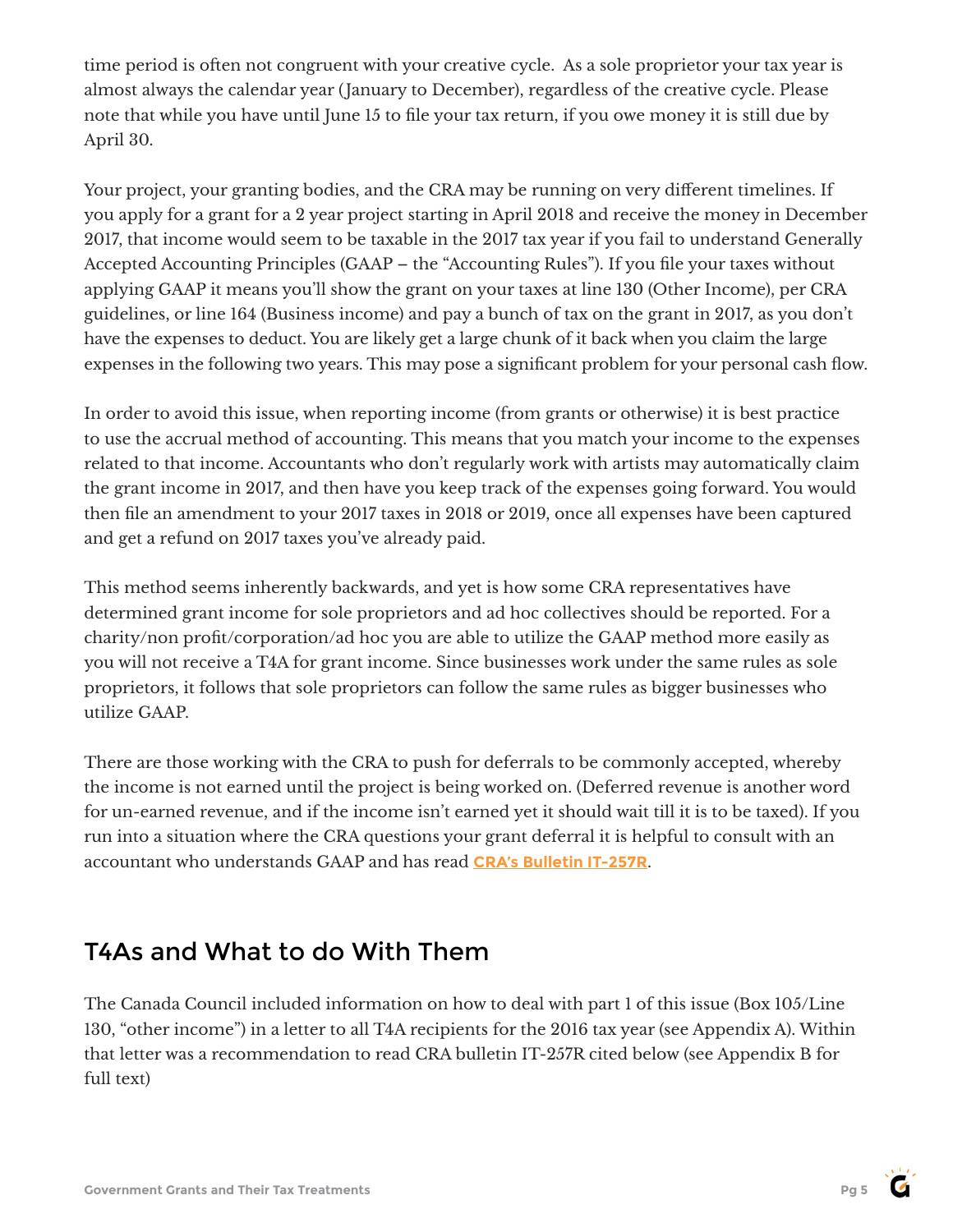### **Income from Business**

When a taxpayer receives the assistance in the course of operating a business or practicing a profession, the amount is included in the calculation of income or loss under section 9. Examples of such assistance are Grants in Aid of Publication and Translation to the publishing industry, and **project grants (other than education grants) to self-employed artists**. In addition, payments made for the purchase of works of art from a self-employed artist under the Art Bank program of the Council are not grants but are considered to be ordinary business income to the artist; accordingly, such payments are included in the income or loss under section 9. The current versions of **IT- [504, Visual Artists and Writers](https://www.canada.ca/en/revenue-agency/services/forms-publications/publications/it504r2-consolid.html)**, and **[IT-525,](https://www.canada.ca/en/revenue-agency/services/forms-publications/publications/it525r-consolid.html)  [Performing Artists](https://www.canada.ca/en/revenue-agency/services/forms-publications/publications/it525r-consolid.html)**, discuss factors that identify a self-employed artist earning business income.

This bulletin allows the artist to claim the income within the Statement of Business or Professional Activities (T2125, as referred to previously), rather then as "other income" at line 130. This at least allows the income which would otherwise float unattached to your expenses in "other income' to now be attached to your art expenses and give a true and honest representation of your art practice's health.

# Deferrals

The second issue, the one of deferral, is a tricky one to deal with. Most good arts accountants will still try to do a deferral of income to the year in which it should be earned, applying the GAAP principles. This can be accomplished by using line 9 on the T2125 'WIP", or work in progress, and reclaiming the income the following year at line 14 "Work in Progress, Start of the Year".

### *For Example:*

Jenny receives a Canada Council grant of \$10,000. She applies for the grant in April 2017, receives the acknowledgement letter in September 2017 and the funds in late November of the same year. As part of the application she itemized a time line showing the work beginning in July 2017 and ending in June 2018.



Upon receiving the funds in late November she is quickly able to pay for the first half of the project, which she has been carrying on her credit card since July. But she still has a lot of expenses to come in the spring of 2018. So she carefully tucks away half of the grant money – \$5,000.

 $\epsilon$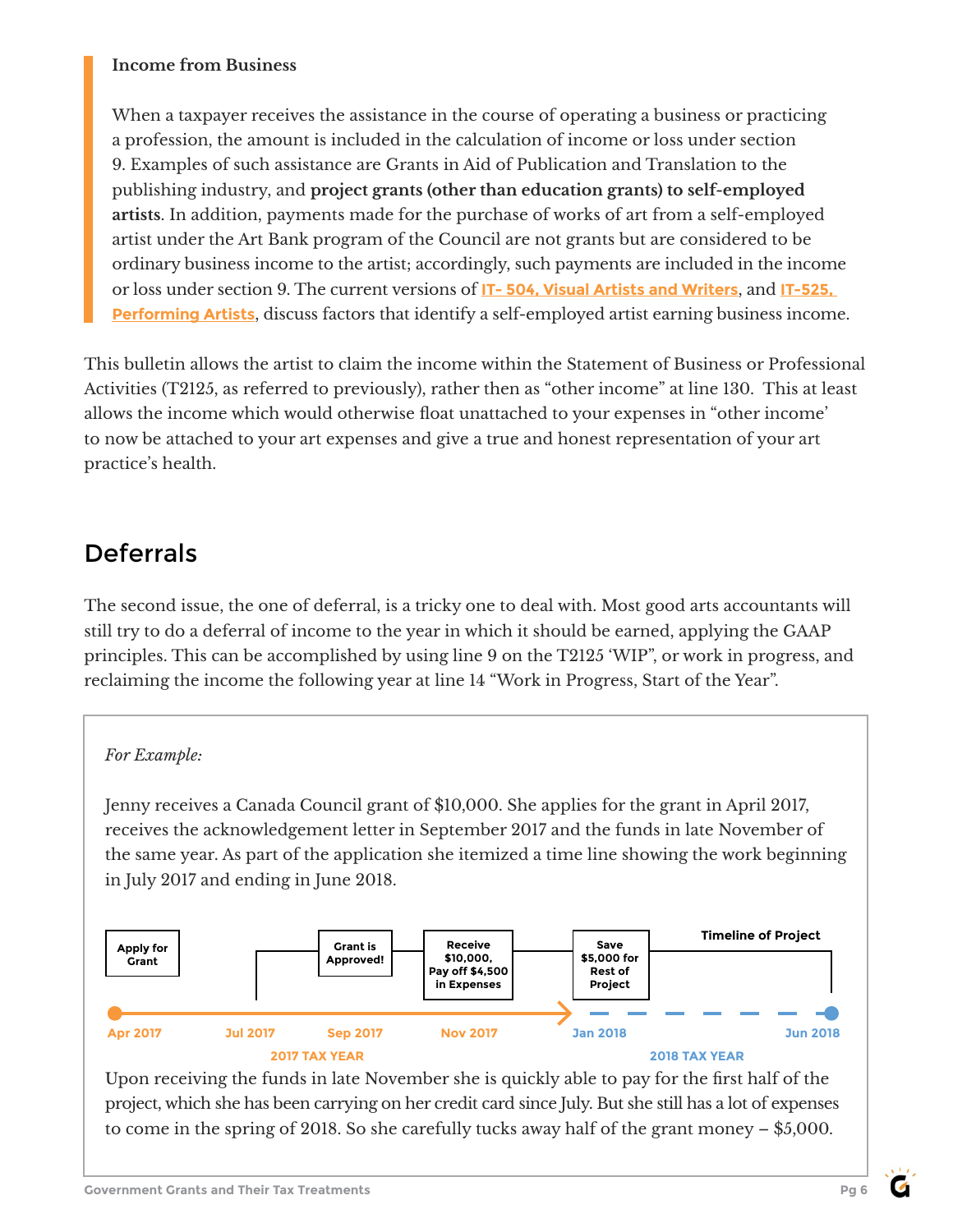Jenny meets with her accountant in March of 2018 and hands the accountant her T4A from Canada Council, which shows \$10,000 in box 105. She explains to her accountant that she still has half of the money tucked away, as the creation period for the artist project grant is not yet complete.

### **SCENARIO 1**

- The accountant enters the T4A income on Jenny's tax return at line 130 where the T4A suggests it be put.
- The accountant enters Jenny's expenses (\$4,500) for the grant on the T2125.
- There is no other artistic income for the year



Result:

- Jenny's business takes a big loss, and shows a negative year end of -\$4,500
- This can suggest to the CRA that Jenny is not a 'real artist"
- The grant is fully taxable at \$10,000 as "other income" not related to the business losses.

### **SCENARIO 2**

The accountant applies GAAP to this tax return and does the following:

- Income from the grant is entered so that it is claimed at line 164 of Jenny's tax return Gross Business Income
- \$5,000 is then tucked away, or deferred, on line 9 (Work in Progress) of the T2125, reducing Jenny's income by \$5,000
- The grant expenses are entered at various expense lines (supplies, rent etc) on the T2125
- Jenny's expenses totaled \$4,500
- Jenny is taxed on the net income \$10,000 less \$5,000 deferred and \$4,500 in expenses
- Jenny's taxable income is \$500



Scenario 1 makes Jenny look like she's a lousy business person.

Scenario 2 paints a realistic picture of what Jenny's art practice looks like.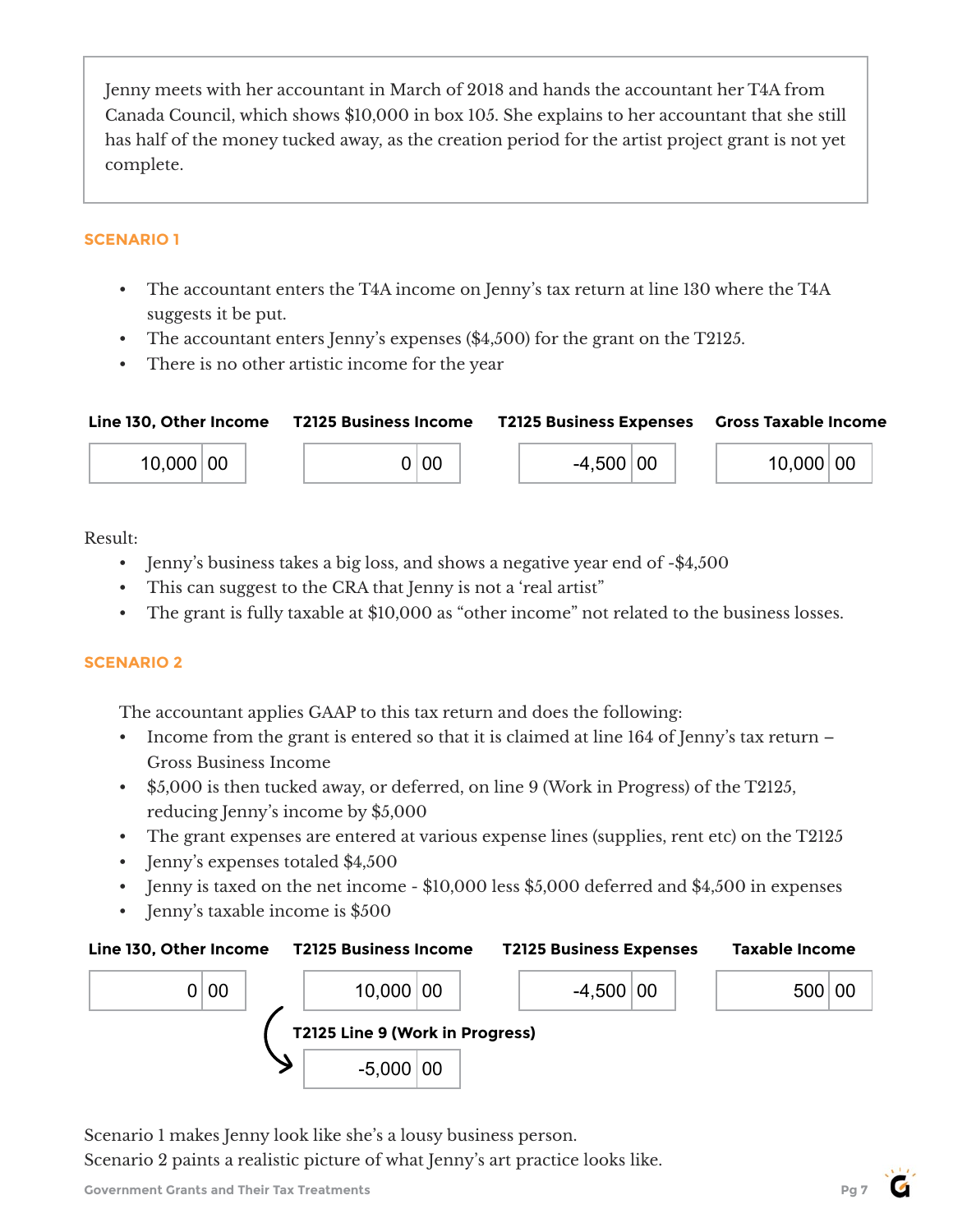If Jenny's accountant had used scenario 2 to prepare Jenny's taxes in 2017, then to complete the process further steps are taken on the 2018 tax return:

- The accountant 'claims' the deferred income from 2017 on the 2018 tax return. At line 14 ("Work In Progress, Start of the Year") on the T2125 the accountant enters \$5,000 of income, which is the remaining portion of the grant.
- The remaining grant expenses are entered as needed (supplies, travel, rent etc) on the T2125. These total \$4,000
- Jenny is taxed on the net profit \$5,000 less \$4,000 \$1,000 taxable income.

However the CRA has cracked down on this practice, sending out review letters to numerous artists in the last few years asking for proof of grant income and disallowing deferrals.

When grant deferrals (grants not yet earned, ie: not yet spent) started to be questioned more aggressively by the CRA about three years ago, the accountants at **[Artbooks](http://www.artbooks.to/)**, a tax office for sole proprietors and artists, did an informal survey of other artists' tax preparers and found that we were all applying the same rules: with grants that needed to be deferred we all continue to do the deferral, as it's an accurate reflection of the client's business. If the CRA questions the deferral we claim GAAP principles and note that all appropriate income was claimed at line 164.

Canada Council, as part of their new Portal roll out, is allowing artists to schedule their payments according to the time line of their project. The other granting bodies have not yet set this up but hopefully will follow Canada Council's example soon. This will hopefully be a huge help in filing taxes when you've received a grant, as you no longer will be required to defer as long as you plan your grant monies carefully. And that's the key: use a proper project/business budget and cash flow and understand when the money is needed in the bank, and then request payments during your peak expense period.

# Conclusion

Grants keep our country's artists afloat. They are a wonderful gift to the arts community and it's important that they show up on your tax returns as a reflection of your success as an artist running a real business.

Remember, while artists make art for a variety of reasons, both personal and financial, if the arts community wants to be treated with respect by the government, artists need to follow good business practices. Artists need to fight for the CRA to acknowledge that grants are a key part of a successful art practice (business), that they prove you are artists ( judged by your peers to be seen as such) and that grants are business income and need to be treated as such.

Citations:

Comparisons of Arts Funding in Selected Countries: Preliminary Findings Canada Council for the Arts 2005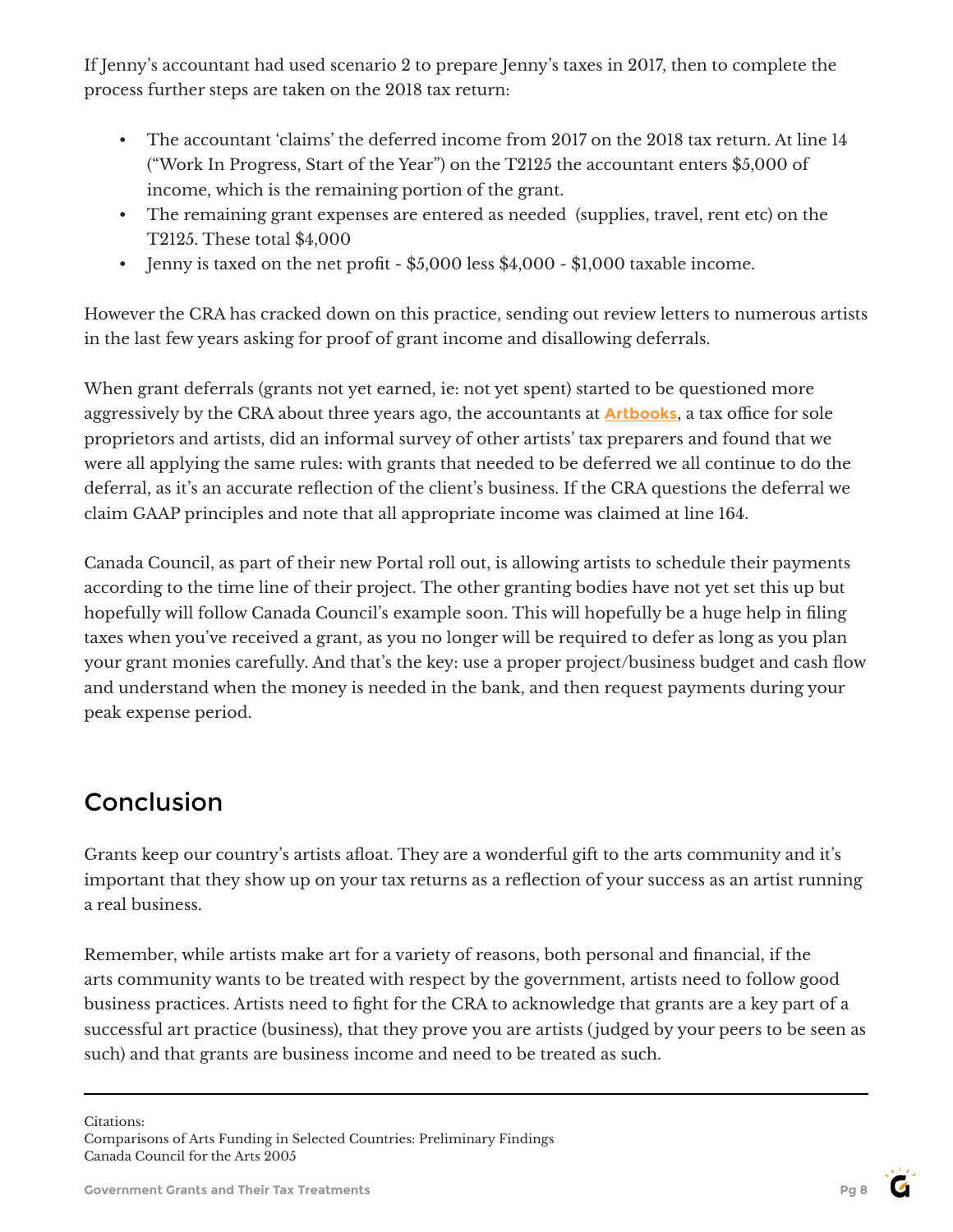# **Appendix A**

### Important Income Tax Information from the Canada Council for the Arts



Canada Council Conseil des arts for the Arts du Canada

#### **INCOME TAXES AND YOUR GRANT**

The reception of a grant from the Canada Council for the Arts has different tax implications for everyone. At Council, we cannot provide advice on the income tax implications of your grant. Council recommends that you consult with a fiscal advisor to determine how the grant you receive will impact your personal and/or business income taxes. It is important to note that the payment terms of a grant may have an impact on the calculation of the taxes payable.

#### **PAYEE NAME VERSUS RESPONSIBLE PARTY**

When you receive a grant, you have to fill out the Grant Acknowledgment Form (GAF) that allows the grant recipient (an individual or an organization) to select a payee for the grant as well as select to which bank account the grant payment must be issued. Although you may request to have the grant deposited in a bank account other than that of the grant recipient, the T4A at the end of the year will be made out in the name of the grant recipient for payments issued during the calendar year. The grant recipient – not the payee name on the cheque – is the party responsible for any tax filings based on funds received.

#### **EXPECTED EXPENSES VERSUS GRANT PAYMENT**

You may request that Council issue multiple payments for your grant instead of receiving one big lump sum. It is important to understand why. A T4A is prepared yearly for payments issued during the prior calendar year. Eligible grant expenses may be applied against the grant revenue received (see links below for more information). To reduce the fiscal impact of the grant received, it would be good practice to try to match revenues to the budgeted expenses so that the revenues in one year correspond to the expenses in that same year. Therefore, once the expected timing of expenses is determined, request the grant payments be paid in more than one installment, on different calendar years.

#### **T4A – BOX 105: SCHOLARSHIPS, BURSARIES, FELLOWSHIPS, ARTISTS' PROJECT GRANTS, AND PRIZES**

As requested by Canada Revenue Agency (CRA), we enter all grants in box 105 of the T4A slips. Box 105 is described as follows on the T4A: "Scholarships, bursaries, fellowships, artists' project grants, and prizes".

It should be recorded on line 130 of the Tax returns (less allowable expenses if it is for a project grant).

#### **LINKS**

### IT-257R: Canada Council Grants: **<http://www.cra-arc.gc.ca/E/pub/tp/it257r/it257r-e.html>**

This archived bulletin deals with the tax treatment of grants and other payments from the Canada Council. It indicates how and when such amounts are included in income as business or employment income or as taxable grants, fellowships or prizes. It also explains the deductibility of expenses related to grants for the production of artistic works and discusses non-taxable prescribed prizes.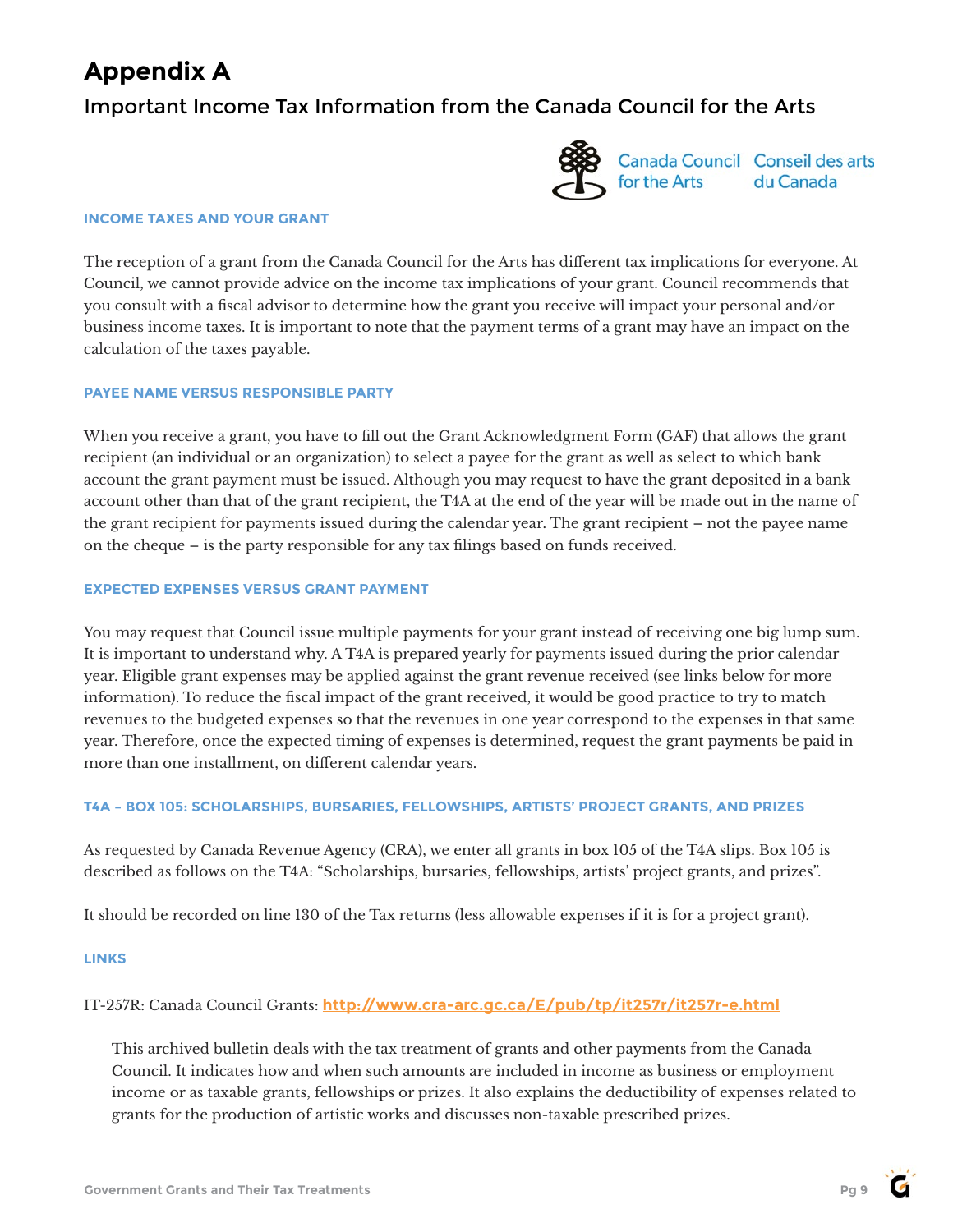### S1-F2-C3: Scholarships, Research Grants and Other Education Assistance: **[http://www.cra-arc.gc.ca/tx/](https://www.canada.ca/en/revenue-agency/services/tax/technical-information/income-tax/income-tax-folios-index/series-1-individuals/folio-2-students/income-tax-folio-s1-f2-c3-scholarships-research-grants-other-education-assistance.html) [tchncl/ncmtx/fls/s1/f2/s1-f2-c3-eng.html](https://www.canada.ca/en/revenue-agency/services/tax/technical-information/income-tax/income-tax-folios-index/series-1-individuals/folio-2-students/income-tax-folio-s1-f2-c3-scholarships-research-grants-other-education-assistance.html)**

This Chapter discusses the taxation of scholarships, fellowships, bursaries, prizes, research grants, certain government financial assistance for education and training, forgivable loans and repayable awards. It examines the differences between the types of payments and benefits described above and explains how such amounts should be treated for income tax purposes. It provides the reader with an extensive review of the applicable legislation and is intended for readers who have a general understanding of the Act.

Example for artists' project grants : **[http://www.cra-arc.gc.ca/tx/ndvdls/tpcs/ncm-tx/rtrn/cmpltng/](https://www.canada.ca/en/revenue-agency/services/tax/individuals/topics/about-your-tax-return/tax-return/completing-a-tax-return/personal-income/line-130-other-income/line-130-scholarships-fellowships-bursaries-study-grants-artists-project-grants-awards.html) [rprtng-ncm/lns101-170/130/schlrshp-eng.html](https://www.canada.ca/en/revenue-agency/services/tax/individuals/topics/about-your-tax-return/tax-return/completing-a-tax-return/personal-income/line-130-other-income/line-130-scholarships-fellowships-bursaries-study-grants-artists-project-grants-awards.html)**

The link above refers the reader to S1-F2-C3 (see point 2 above) and also gives 2 examples. The second example relates to artists' project grants. It states:

I have a couple of T4A slips totaling \$5,000 for some artists' project grants I received. Do I have to claim the whole amount as income this year?

**No.** If the total of all the amounts you received in 2017 (box 105 of your T4A slips) is \$5,000, you can claim a \$500 exemption or you can claim expenses incurred to produce a literary, dramatic, musical, or artistic work against this income. Report on line 130 the amount that is more than \$500 or your expenses, whichever you prefer.

This means the client would put on line 130, \$5,000 of grant received LESS eligible expenses. If client had \$4,995 of expenses, the amount on line 130 would be \$5.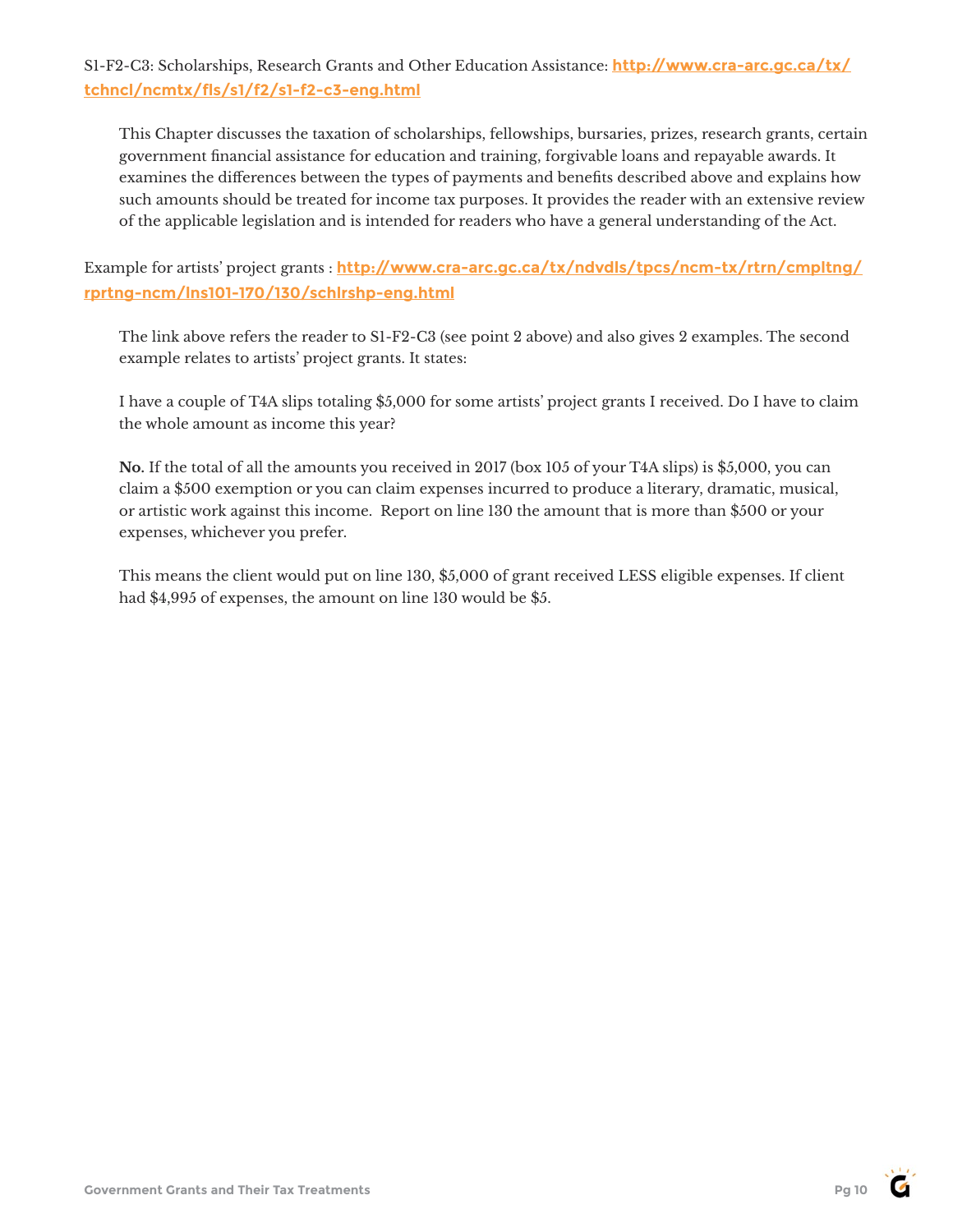# **Appendix B**

### Canada Revenue Agency Information Re: Canada Council Grants

CONFIRMED AS IN FORCE PER CRA

**NO: IT-257R DATE:** March 31, 1995 **SUBJECT:** INCOME TAX ACT **Canada Council Grants**

**REFERENCE:** Paragraph 56(1)(n) (also subsections 5(1) and 9(1), paragraphs 8(1)(p) and (q) and 56(1)(o) of the Income Tax Act and section 7700 of the Income Tax Regulations

### **Application**

This bulletin cancels and replaces Interpretation Bulletin IT-257, dated October 20, 1975 and the Special Release dated March 21, 1986.

#### **Summary**

This bulletin deals with the tax treatment of grants and other payments from the Canada Council. The bulletin indicates how and when such amounts are included in income as business or employment income or as taxable grants, fellowships or prizes. The bulletin explains the deductibility of expenses related to grants for the production of artistic works. It also discusses non-taxable prescribed prizes.

### **Discussion and Interpretation**

1. The Canada Council and its subsidiary agencies ("the Council") offer various types of assistance, primarily grants, prizes and other assistance for the promotion of the arts, as well as some fellowships in the humanities and social sciences. This bulletin sets out general principles to be applied when considering the taxability of these amounts.

2. Depending on the nature of the assistance, the status of the recipient, and the arrangements or circumstances under which the assistance is provided, the amount received may be included in the recipient's income as:

(a) income from business (see 3 below);

(b) income from an office or employment (see 4 below);

(c) a scholarship, fellowship, bursary, prize or research grants (see 7 and 8 below), including a grant for the production of an artistic work (see 5 and 6 below).

### **Income from Business**

3. When a taxpayer receives the assistance in the course of operating a business or practising a profession, the amount is included in the calculation of income or loss under section 9. Examples of such assistance are Grants in Aid of Publication and Translation to the publishing industry, and project grants (other than education grants) to self-employed artists. In addition, payments made for the purchase of works of art from a self-employed artist under the Art Bank program of the Council are not grants but are considered to be ordinary business income to the artist; accordingly, such payments are included in the income or loss under section 9. The current versions of IT-504, Visual Artists and Writers, and IT-525, Performing Artists, discuss factors that identify a self-employed artist earning business income.

When a grant for the production of a literary, dramatic, musical or artistic work does not constitute business income, it may qualify for the special treatment outlined in paragraphs 5 and 6 below.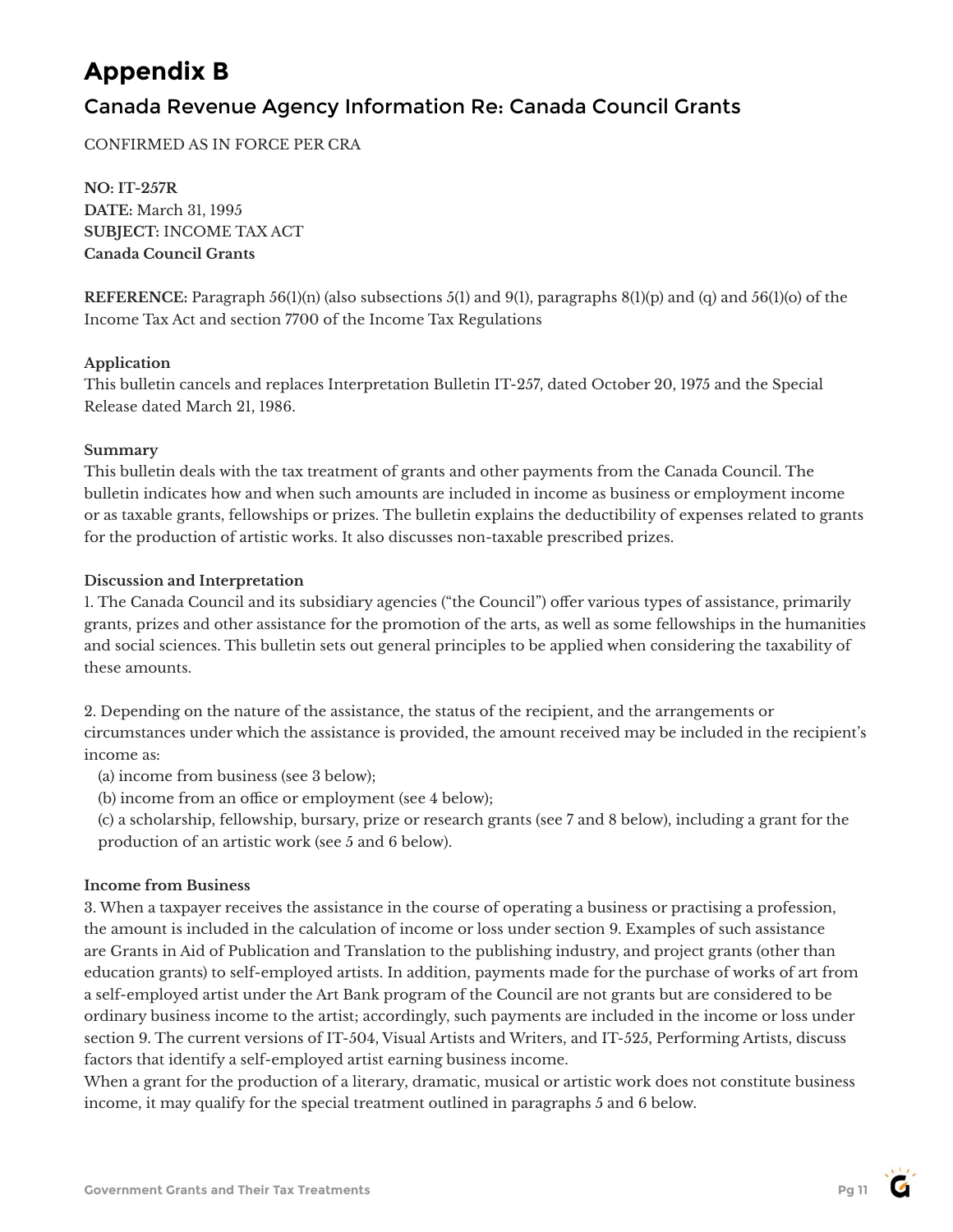### **Income from Employment**

4. When a taxpayer receives an amount by virtue of or in connection with an office or employment, it is considered employment income under subsection 5(1). It is immaterial that the funds from which the remuneration is paid were obtained under Council assistance or from some other source. For example, a university professor may have been employed on the strength of a Council grant awarded to the university specifically for the purpose of engaging his or her services. In that situation, the professor's remuneration would be subject to tax as employment income under subsection 5(1). In another case when, for instance, an artist is selected by the Council for training or development through an arrangement under which the artist is placed under an employer for a small salary or no salary while the Council subsidizes the artist's employment income, the assistance from the Council to the artist, whether paid directly or through the employer, is considered to be received by virtue of the employment, and is therefore taxable in the artist's hands as income from employment. (Please refer to the current version of IT-525, for guidance in determining whether or not an artist is an employee or self-employed.) Paragraph 8(1)(p), applicable to the 1988 and subsequent taxation years, and paragraph 8(1)(q), applicable to amounts paid after 1990, allow a limited deduction of expenses paid for the purpose of earning employment income from certain musical and other artistic activities.

### **Art Production Grants**

5. When an artist receives a project grant (referred to in this bulletin as an "art production grant") that is neither business nor employment income, the grant is included in the artist's income under paragraph 56(1)(n), but special rules apply. Specifically, an exception to the flat \$500 exemption mentioned in 8 below applies if an artist receives an amount that is included in income under paragraph  $56(1)(n)$  and that amount is to be used by the artist in the production of a literary, dramatic, musical or artistic work. In such cases, when calculating income from an art production grant under paragraph  $56(1)(n)$ , the taxpayer may deduct whichever of the following amounts is greater:

(a) \$500 and

(b) the total amount of reasonable expenses incurred to fulfil the conditions of receiving the art production grant, but not exceeding the total amount of the grant included in income for the year under paragraph 56(1)(n). The amount in (b) above does not include:

(c) personal or living expenses of the taxpayer (other than expenses for travel, meals and lodging incurred in the course of fulfilling the conditions of the grant and while absent from the taxpayer's usual place of residence for the period to which the grant relates). The taxpayer may not claim the travelling expenses of his or her spouse and children or other third parties,

(d) expenses for which the taxpayer has been reimbursed, and

(e) expenses that are otherwise deductible in computing the taxpayer's income.

In this context, the term "expenses" includes not only current expenses, but also expenses of a capital nature.

6. Subparagraph 56(1)(n)(iii) provides that eligible expenses must be incurred in the same year in which the art production grant is received in order to be deductible from the grant. In some cases, expenses related to the production of the artistic work may be incurred in the year immediately before or immediately after the year in which the grant is received. While those expenses are not deductible in the year in which they are incurred, they will be allowed as deductions in the year in which the grant is received. However, expenses incurred in the year immediately before the grant is received are only deductible from the grant if they are incurred after the artist has received notification that the grant will be paid. Expenses incurred more than one year before, or more than one year after, the year in which the grant is received are not deductible from that grant. For example, if notification of a grant is received in September of one year, but the grant is not received until February of the following year, production expenses incurred during the last three months of the first year will be allowed as deductions from the grant in the second year when it is received and included in income.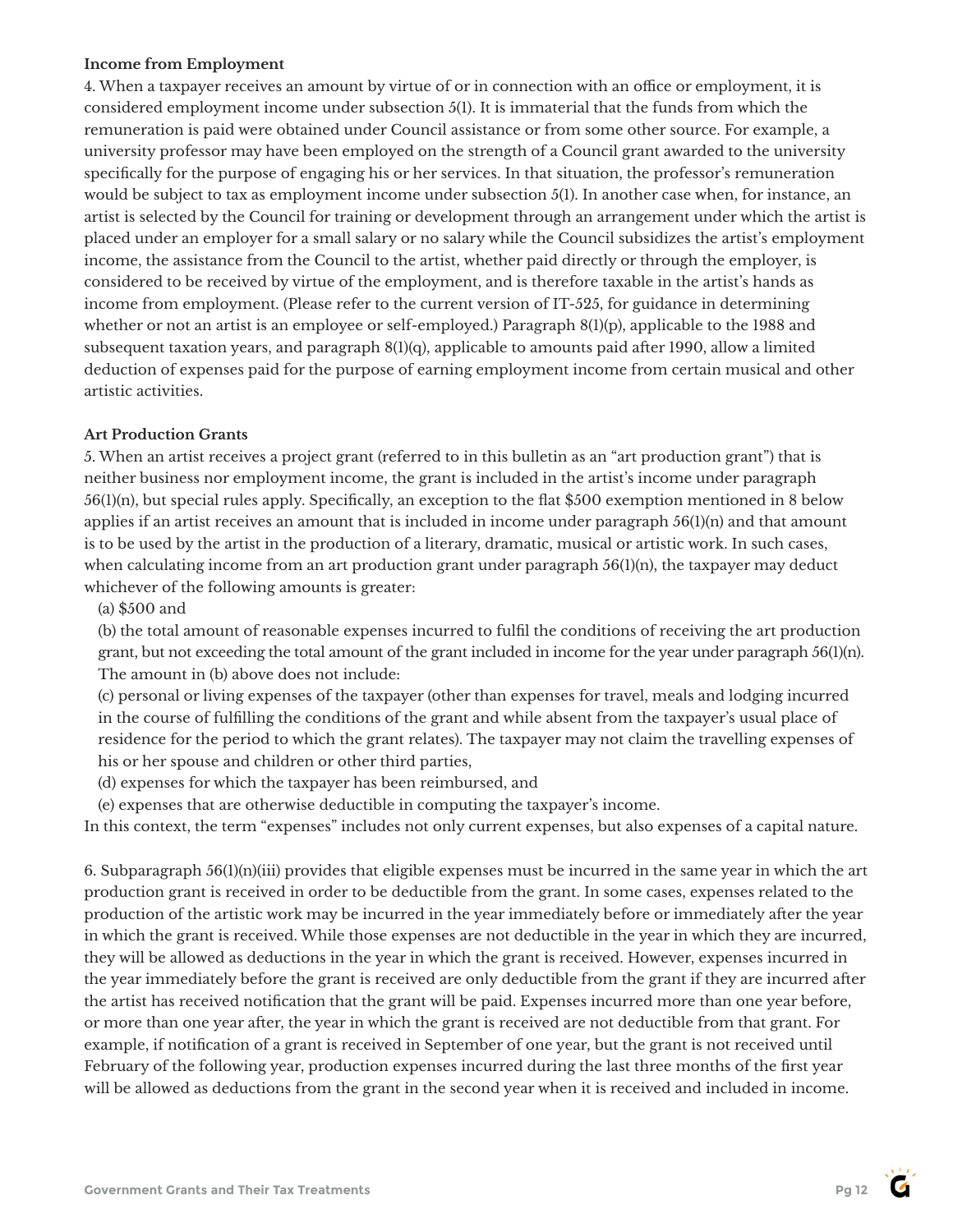### **Scholarships, Fellowships, and Research Grants**

7. Various grants, fellowships, awards and scholarships are provided by the Council. In each case, the facts must be examined in order to determine whether the assistance is included in income as a scholarship, fellowship, bursary or taxable prize under paragraph 56(1)(n) as described in 8 below, or whether it is a research grant included in income under paragraph 56(1)(o), after deducting allowable expenses. However, as discussed in 9 below, an award from the Council is not included in income if it qualifies as a "prescribed prize." The current version of IT-75, Scholarships, Fellowships, Bursaries, Prizes and Research Grants, discusses the differences between these types of amounts, as well as the manner in which they are taxed under various circumstances.

8. Subject to the qualifications explained below, paragraph 56(1)(n) includes in income all but the first \$500 of amounts received in the year as or on account of a scholarship, fellowship or bursary. Paragraph 56(1) (n) similarly includes in income all but the first \$500 of a prize for achievement in a field of endeavour ordinarily carried on by the taxpayer (other than a prescribed prize - see 9 below). Paragraph 56(1)(n) and the \$500 exemption above do not apply to amounts received in the course of business or to amounts received in respect of, in the course of, or by virtue of an office or employment. As explained in 5 above, different treatment may apply to grants for the production of literary, dramatic, musical or artistic works.

### **Prescribed Prizes**

9. A prize meeting all of the criteria of a prescribed prize is not included in computing the income of the recipient, even if the prize relates to accomplishments in the recipient's ordinary field of endeavour. Section 7700 of the Regulations defines a prescribed prize as "any prize that is recognized by the general public and that is awarded for meritorious achievement in the arts, the sciences or service to the public but does not include any amount that can reasonably be regarded as having been received as compensation for services rendered or to be rendered." Certain prizes awarded by the Council qualify as prescribed prizes, for example, the Governor General's Literary Awards. However, other Council awards and prizes, such as the Joseph S. Stauffer Prize are only given to individuals who have successfully qualified to receive a Council grant. In such circumstances, these awards or prizes simply replace the grant that was otherwise payable and the recipients are still required to carry out their projects in accordance with the terms set out in their grant application. Such awards or prizes do not qualify as prescribed prizes.

10. Unless an award is a prescribed prize as described in section 7700 of the Regulations, the Council must file information returns under section 200 of the Regulations in respect of its grants and awards.

If you have any comments concerning the matters discussed in this bulletin, please send them to:

Director, Technical Publications Division Policy and Legislation Branch Revenue Canada 875 Heron Road Ottawa ON KlA OL8

### **Explanation of Changes for Interpretation Bulletin IT-257R Canada Council Grants**

#### **Introduction**

The purpose of the Explanation of Changes is to give the reasons for the revisions to an interpretation bulletin. It outlines revisions that we have made as a result of changes to the law, as well as changes reflecting new or revised departmental interpretations.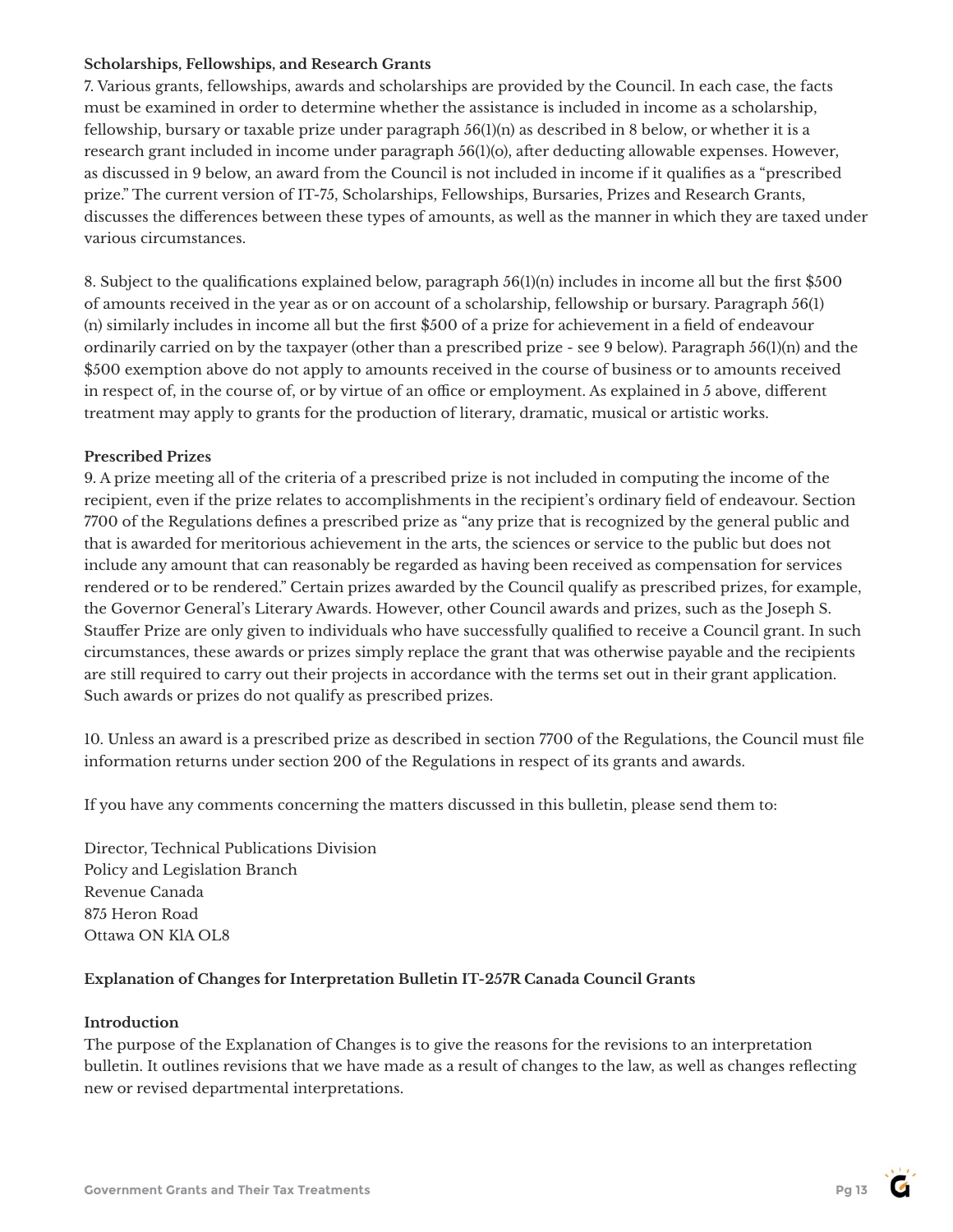### **Overview**

IT-257R updates existing IT-257 and its March 21, 1986 Special Release, which deal with the tax treatment of grants and other assistance from the Canada Council. The current revision was undertaken to incorporate changes in law to paragraph  $56(1)(n)$  and the addition of paragraph  $8(1)(q)$  contained in S.C. 1994, C.7 Schedule 11 (1991 c.49-formerly Bill C-18); the addition of paragraph 8(1)(p), contained in S.C.1988, c.55 (formerly Bill C-139), as well as the introduction of tax-exempt "prescribed prizes", applicable to 1983 and following years, by section 7700 of the Regulations. General revisions have also been made to improve the readability of the bulletin and to reflect recent departmental interpretations.

### **Legislative and Other Changes**

New No 1 replaces the introductory comments in former No 1 and reflects the Canada Council's mandate to provide grants to the arts and its lesser involvement with providing research fellowships in the humanities and social sciences.

New No 2 is a simplified version of former No 2. The details formerly found in this paragraph have been consolidated in later Nos.

New No 3 replaces the comments on business income found in former Nos 2(a) and 3. We have clarified that the assistance payments to a business or practicing professional form part of the computation of business income or loss under section 9.

Former No 4 has been deleted as the situation outlined there no longer occurs under any existing or contemplated Canada Council program.

New No 4 deals with the inclusion of assistance in income from employment and is substantially unchanged from former No 5. Reference has been added to the deductions under paragraphs 8(1)(p) and (q) for expenses laid out for the purpose of earning income from musical and certain other artistic activities.

New Nos 5 and 6 reflect the amendment to paragraph  $56(1)(n)$ . It allows expenses to be claimed against grant income received by artists in the form of what are here termed "art production grants." Applying a similar position from IT-75R3, new No 5 advises that travelling expenses of the artist's family or third parties are not allowable.

New No 6 discusses the deduction of expenses incurred in the immediately preceding or the immediately following taxation year. This position is consistent with comments in IT-75R3.

New No 7 on scholarships, fellowships, and research grants, is largely unchanged from former No 6. New No 8 expands on and updates the comments on prizes found in former No 2(c).

New No 9 deals with tax-exempt prescribed prizes under section 7700 of the Regulations. Paragraph 56(1)(n) was amended in 1987 to refer to "prescribed prizes." It also provides an example of a prescribed prize.

New No 10 reflects the requirements for the Canada Council to file information returns pursuant to section 200 of the Regulations for most grants and awards.

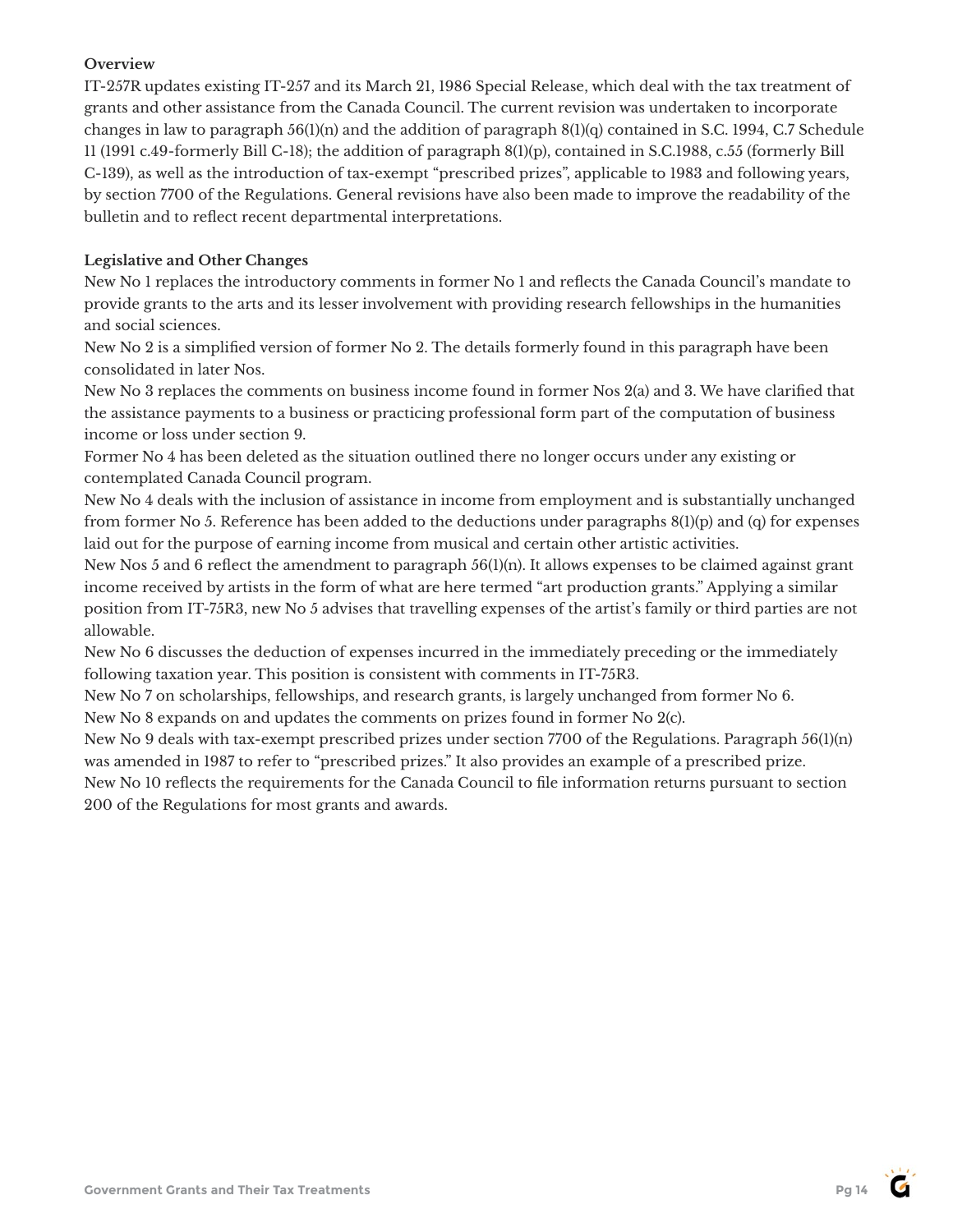## **Appendix C** T2125 Statement of Business Income (Pages 2 & 3)

#### **Part 3A – Business income**

#### **Protected B** when completed

Fill in this part **only** if you have business income. If you have professional income, leave this part blank and fill in Part 3B. If you have both business and professional income, you have to fill out a separate Form T2125 for each.

#### **Part 3B – Professional income**

**Part 3A** – **Business income**

Fill in this part **only** if you have professional income. If you have business income, leave this part blank and fill in Part 3A.

If you have both business and professional income, you have to fill out a separate Form T2125 for each.

**Note**: New proposed rules allow you to include your work in progress (WIP) progressively if you elected to use billed basis accounting for the last tax year that started before March 22, 2017. Generally, for the first tax year that starts after March 21, 2017, you must include 50% of the lesser of the cost and the fair market value of WIP. For more information, see chapter 2 of guide T4002.

| Part 3A – Business income                                                                                                                                                                                                         |                                              |
|-----------------------------------------------------------------------------------------------------------------------------------------------------------------------------------------------------------------------------------|----------------------------------------------|
|                                                                                                                                                                                                                                   |                                              |
|                                                                                                                                                                                                                                   |                                              |
|                                                                                                                                                                                                                                   |                                              |
| If you are using the quick method for GST/HST - Government assistance calculated as follows:<br>GST/HST collected or collectible on sales, commissions and fees eligible for the quick method                                     |                                              |
| GST/HST remitted, calculated on (sales, commissions, and fees eligible for the quick method plus<br>GST/HST collected or collectible) multiplied by the applicable quick method remittance rate                                   |                                              |
| <b>Subtotal:</b> Amount 4 minus amount 5                                                                                                                                                                                          |                                              |
|                                                                                                                                                                                                                                   | $\overline{7}$                               |
| Part 3B - Professional income - The Committee of the Committee of the Committee of the Committee of the Committee of the Committee of the Committee of the Committee of the Committee of the Committee of the Committee of the    |                                              |
| GST/HST, provincial sales tax, returns, allowances, discounts, and GST/HST adjustments (included in amount 8) and any WIP at the                                                                                                  |                                              |
|                                                                                                                                                                                                                                   |                                              |
| If you are using the quick method for GST/HST - Government assistance calculated as follows:                                                                                                                                      |                                              |
| GST/HST remitted, calculated on (professional fees eligible for the quick method plus GST/HST                                                                                                                                     |                                              |
| Subtotal: Amount 11 minus amount 12 _______________________13                                                                                                                                                                     |                                              |
|                                                                                                                                                                                                                                   |                                              |
|                                                                                                                                                                                                                                   | 15                                           |
| Part 3C – Gross business or professional income –                                                                                                                                                                                 | the control of the control of the control of |
|                                                                                                                                                                                                                                   | 8000                                         |
|                                                                                                                                                                                                                                   |                                              |
|                                                                                                                                                                                                                                   |                                              |
| Subtotal: Line 8290 plus line 8230                                                                                                                                                                                                | $1 \quad 16$                                 |
| 8299<br>Report the gross business or professional income from line 8299 on the applicable line of your income tax and benefit return<br>as indicated below:<br>. business income on line 162<br>• professional income on line 164 |                                              |
|                                                                                                                                                                                                                                   |                                              |

• commission income on line 166

For Parts 3D, 4, and 5, if GST/HST has been remitted or an input tax credit has been claimed, do not include GST/HST when you calculate the cost of goods sold, expenses, or net income (loss).

| — Part 3D – Cost of goods sold and gross profit                                                                                                                                                  |      |
|--------------------------------------------------------------------------------------------------------------------------------------------------------------------------------------------------|------|
| If you have business income, fill in this part. Enter only the business part of the costs.                                                                                                       |      |
|                                                                                                                                                                                                  | 17   |
| 8300<br>Opening inventory (include raw materials, goods in process, and finished goods)<br>8320<br>Purchases during the year (net of returns, allowances, and discounts)<br>8340<br>8360<br>8450 |      |
| <b>Subtotal:</b> Add the amounts above<br>8500                                                                                                                                                   | 18   |
| <b>Minus:</b> Closing inventory (include raw materials, goods in process, and finished goods)<br>8518<br>Cost of goods sold: Amount 18 minus line 8500                                           | 19   |
|                                                                                                                                                                                                  | 8519 |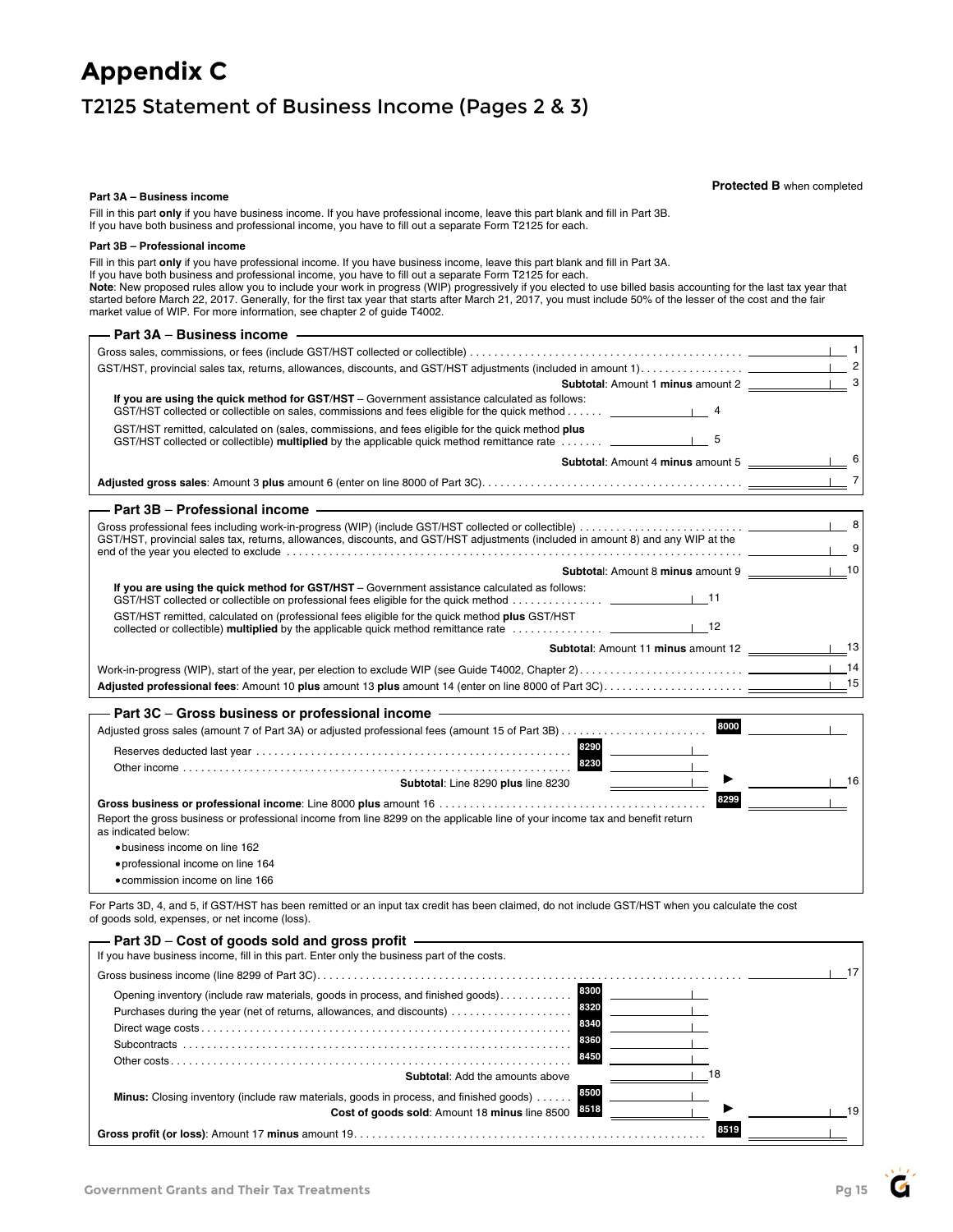**Protected B** when completed

| Part 4 - Net income (loss) before adjustments -                                                                              | <b>Lected D</b> write to completed |
|------------------------------------------------------------------------------------------------------------------------------|------------------------------------|
|                                                                                                                              | a                                  |
| <b>Expenses</b> (enter only the business part)                                                                               |                                    |
| 8521                                                                                                                         |                                    |
| 8523                                                                                                                         |                                    |
| 8590                                                                                                                         |                                    |
| 8690                                                                                                                         |                                    |
| 8710                                                                                                                         |                                    |
| 8760                                                                                                                         |                                    |
| 8810                                                                                                                         |                                    |
| 8811                                                                                                                         |                                    |
| 8860<br>Professional fees (includes legal and accounting fees)                                                               |                                    |
| 8871                                                                                                                         |                                    |
| 8910                                                                                                                         |                                    |
| 8960                                                                                                                         |                                    |
| 9060<br>Salaries, wages, and benefits (including employer's contributions)                                                   |                                    |
| 9180                                                                                                                         |                                    |
| 9200                                                                                                                         |                                    |
| 9220                                                                                                                         |                                    |
| 9224                                                                                                                         |                                    |
| 9275                                                                                                                         |                                    |
| 9281<br>Motor vehicle expenses (not including CCA) (amount 15 of Chart A)                                                    |                                    |
| Capital cost allowance (CCA). Enter amount i of Area A minus any personal part and any<br>9936                               |                                    |
|                                                                                                                              |                                    |
| 9270                                                                                                                         |                                    |
| Total expenses: Total of the above amounts 9368                                                                              | b                                  |
|                                                                                                                              | 9369                               |
| Part 5 - Your net income (loss) -                                                                                            |                                    |
| Your share of line 9369 or the amount from your T5013 slip, Statement of Partnership Income                                  | c                                  |
| 9974<br><b>Plus:</b> GST/HST rebate for partners that was received in the year                                               |                                    |
| Total: Amount c plus line 9974                                                                                               | d                                  |
| Minus: Other amounts deductible from your share of the net partnership income (loss) (amount 6 of Part 6)                    | 9943                               |
|                                                                                                                              | e                                  |
|                                                                                                                              | 9945                               |
|                                                                                                                              | 9946                               |
| Report the net income amount from line 9946 on the applicable line of your income tax and benefit return as indicated below: |                                    |
| • business income on line 135                                                                                                |                                    |
| • professional income on line 137                                                                                            |                                    |
| • commission income on line 139                                                                                              |                                    |
|                                                                                                                              |                                    |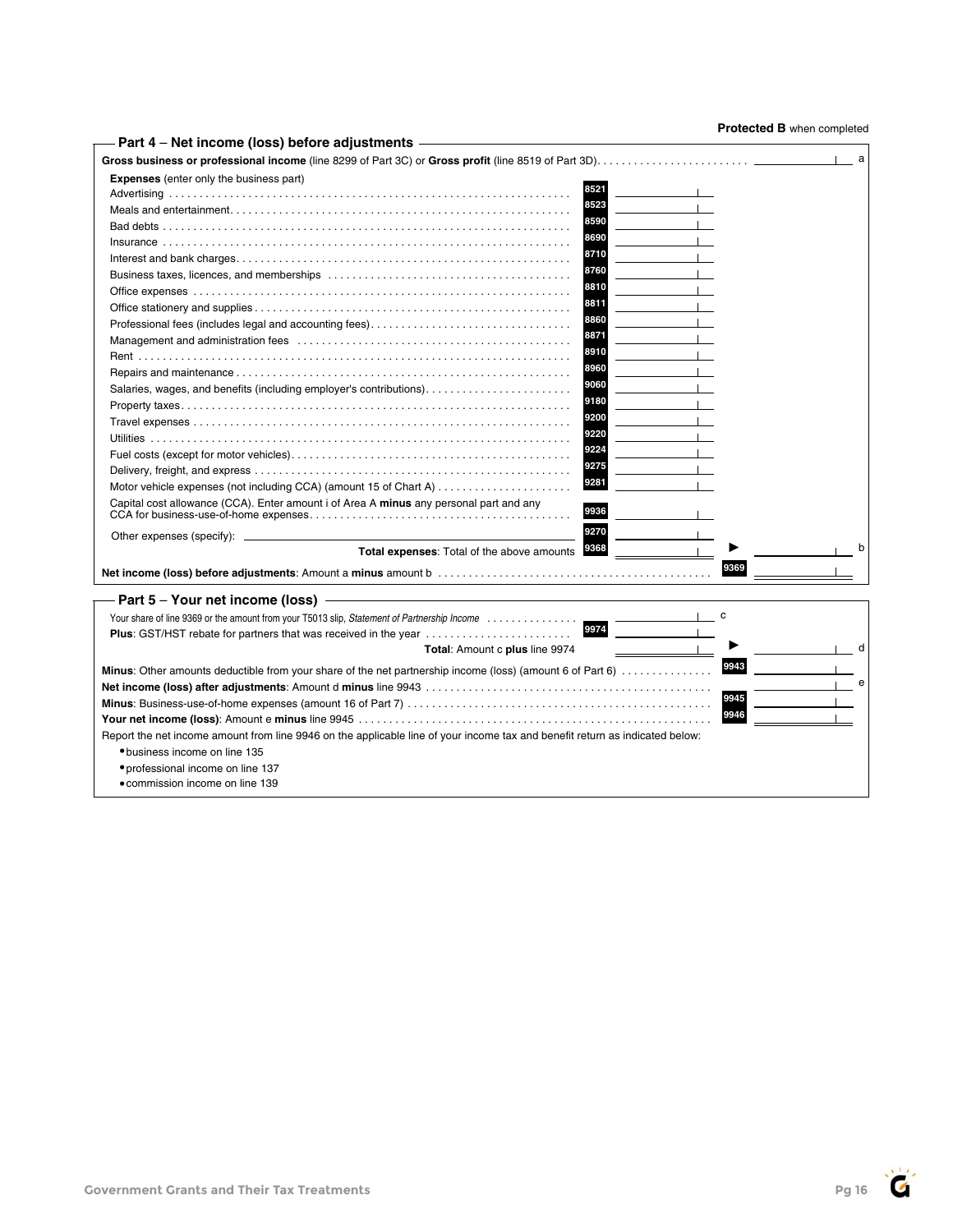# **Appendix D**

### Suggested Further Reading

**[Income Tax Folio S1-F2-C3](https://www.canada.ca/en/revenue-agency/services/tax/technical-information/income-tax/income-tax-folios-index/series-1-individuals/folio-2-students/income-tax-folio-s1-f2-c3-scholarships-research-grants-other-education-assistance.html), Scholarships, Research Grants and Other Education Assistance**

The Canadian Arts Coalition has created a Committee on Taxation and the Artist in partnership with many NASO organizations including CARFAC, IMAA, and the Canadian Dance Assembly. April Britski of CARFAC National has been leading this committee, with support from Co-Chair Kate Cornell. The Committee is focused on the fair treatment of professional artists regarding taxation. The Committee is in regular communication with the Canada Council for the Arts and with senior officials at the Canada Revenue Agency. This significant file is moving quickly and the government is listening.

If you are an artist who has been reassessed and/or audited by the Canada Revenue Agency, please share your story with the Canadian Arts Coalition or your discipline-specific national arts service organization. Contact: **[artscoalition@gmail.com](mailto:artscoalition%40gmail.com?subject=)**